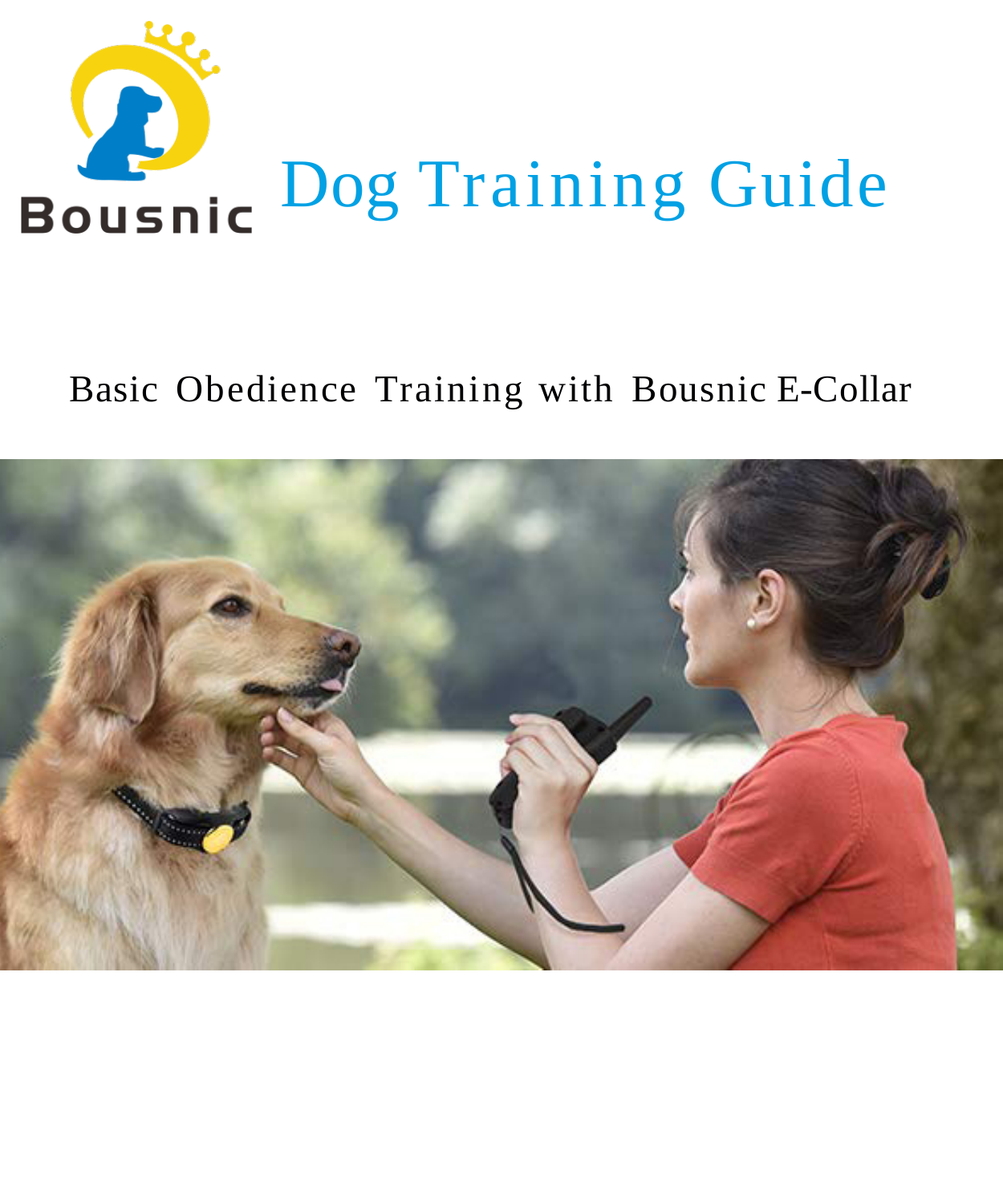### Contents

| Dog training collar introduction             | 3  |
|----------------------------------------------|----|
| Find the best stimulation level for your pet | 4  |
| <b>Teaching basic obedience</b>              | 5  |
| The 'Sit'' command                           | 5  |
| The 'Come'' command                          | 6  |
| The "Stay" command                           | 7  |
| Eliminating unwanted behavior                | 7  |
| <u>Jumping up</u>                            | 7  |
| <u>Digging</u>                               | 8  |
| Chasing                                      | 9  |
| Trash raiding                                | 10 |
| General tips                                 | 10 |
| Terms of use and limitation of liability     | 12 |
| Terms of use                                 | 12 |
| No Unlawful or prohibited use                | 12 |
| Limitation of liability                      | 12 |
| Modification of terms and conditions         | 12 |
| <b>Frequently Asked Ouestions</b>            | 13 |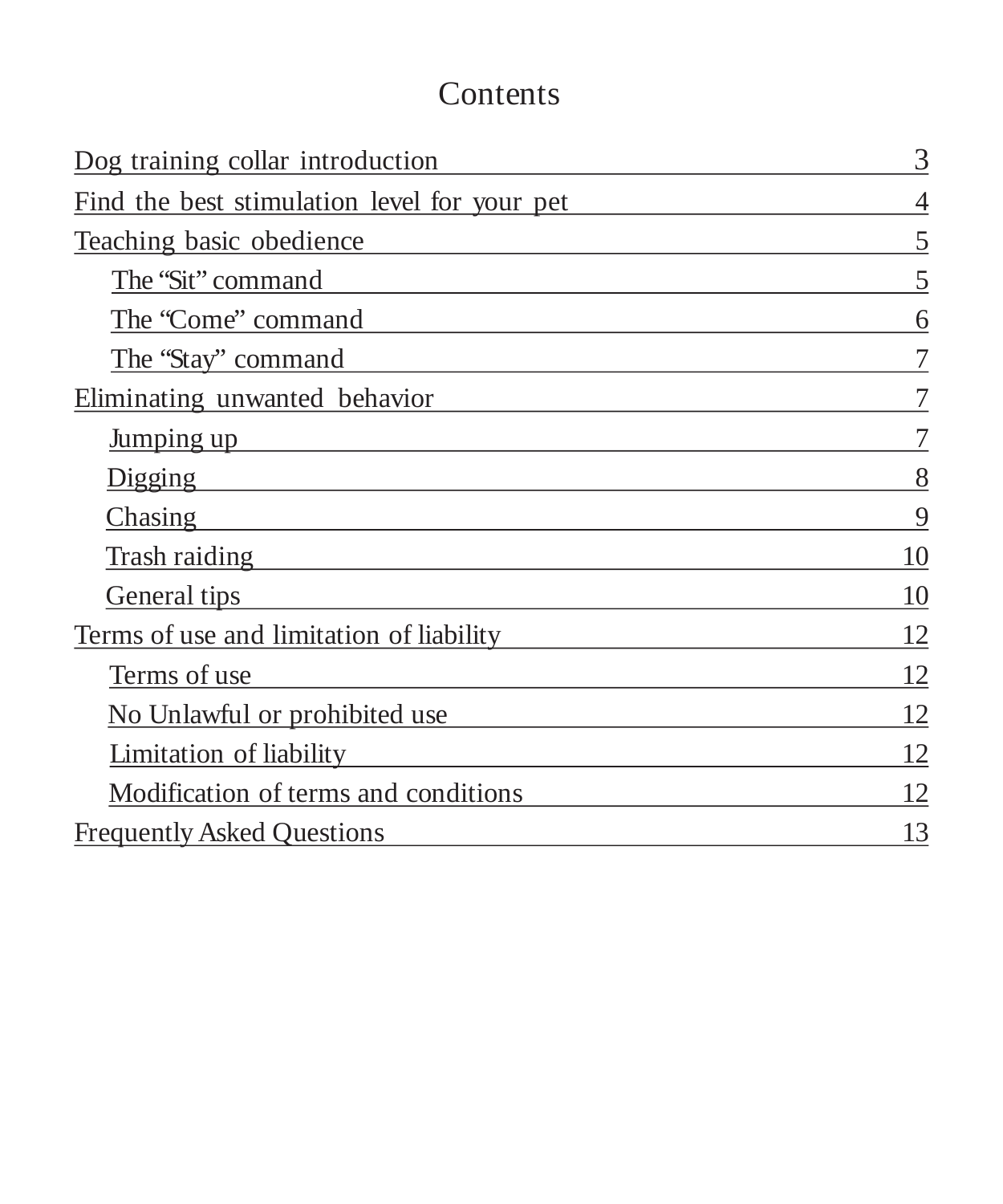## Dog Training Collar Introduction

<span id="page-2-0"></span>Whether training companion, working, or sport dog, we all want a happy and willing puppy that responds quickly to commands at a distance and under distraction. Your new Bousnic collar is a powerful training tool that can help you reach that goal.

Bousnic electronic training collar (e-collar) is a safe, reliable, and effective training tool. With it, you can make perfectly timed corrections even at great distances. In addition, the adjustable intensity feature allows you to match the stimulation of the training collar to your dog's temperament and the distraction level of the moment for maximum training efficiency. However, correcting to stop unwanted behavior is only a fraction of what you can do with your e-collar.

Here is an example of a dog training collar that consists of the Remote Transmitter and Receiver Collar:



Bousnic INC, 2015-2017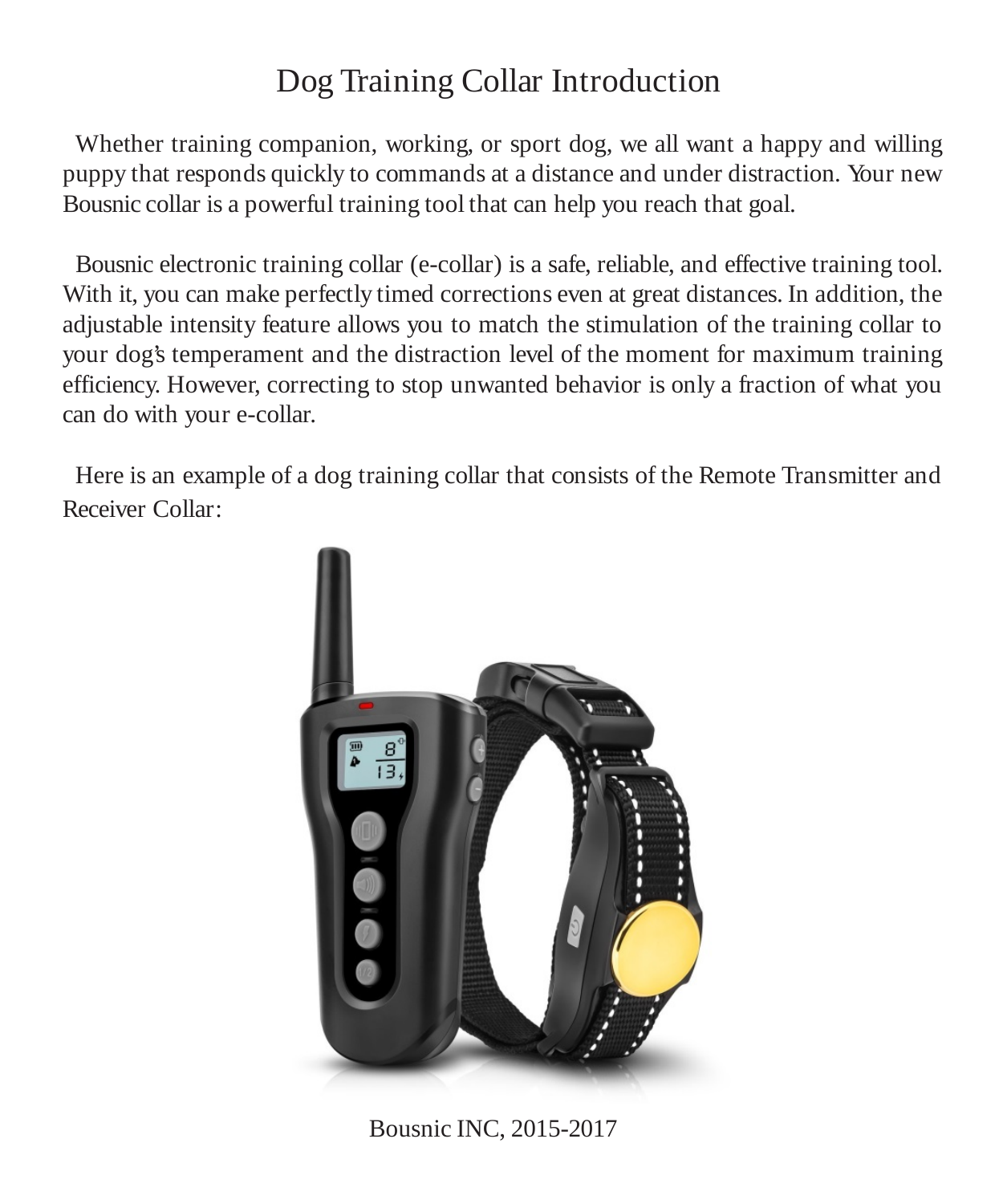<span id="page-3-0"></span>Bousnic e-collar can be a powerful tool for encouraging desired behavior. But first, you must identify an e-collar intensity setting for your dog that is high enough to be noticed but not so high as to be disruptive. Then, your dog must learn to act in response to the e-collar and that he can, by his actions, control it.

You will find this method of e-collar training is even gentler than many traditional leash-training methods. Additionally, the e-collar improves communication by providing instant feedback to your dog during training. This reduces confusion, fosters a positive training attitude, and accelerates learning, rapidly producing off-leash reliability.

Even if your dog already knows the basic obedience commands, follow the procedures given. Your dog must learn how to respond to the e-collar for each command before you can use your Bousnic collar for training at a distance.

### Find the Best Stimulation Level for Your Pet

Important: Start with the vibration mode first & use the static shock mode as a last resort.

Based on the model, the Remote Trainer can have anywhere from 1 to16 different stimulation levels. This allows you to choose the level that is best for your pet. Once you have placed the Receiver Collar on your pet, it istime to find the Stimulation Level that is best for him. This is called the *Recognition Level*. A slight change in your pet's behavior, such as looking around in curiosity, scratching at his collar, or flicking his ears, indicates the Recognition Level that is best for him.

Follow the steps below to find your pet's Recognition Level:

1.Starting at the Lowest Level of stimulation on the Remote Display, press the Vibration or Shock Stimulation Button continuously (further referred to as an [S] button).

2.If your pet shows no reaction, repeat the Stimulation Level several times before moving up to the next level.

3.YOUR PET SHOULD NOT BARK OR PANIC WHEN RECEIVING STIMULATION. IF THIS HAPPENS, THE STIMULATION LEVEL IS TOO HIGH AND YOU NEED TO GO BACK TO THE PREVIOUS LEVEL AND REPEAT THE PROCESS.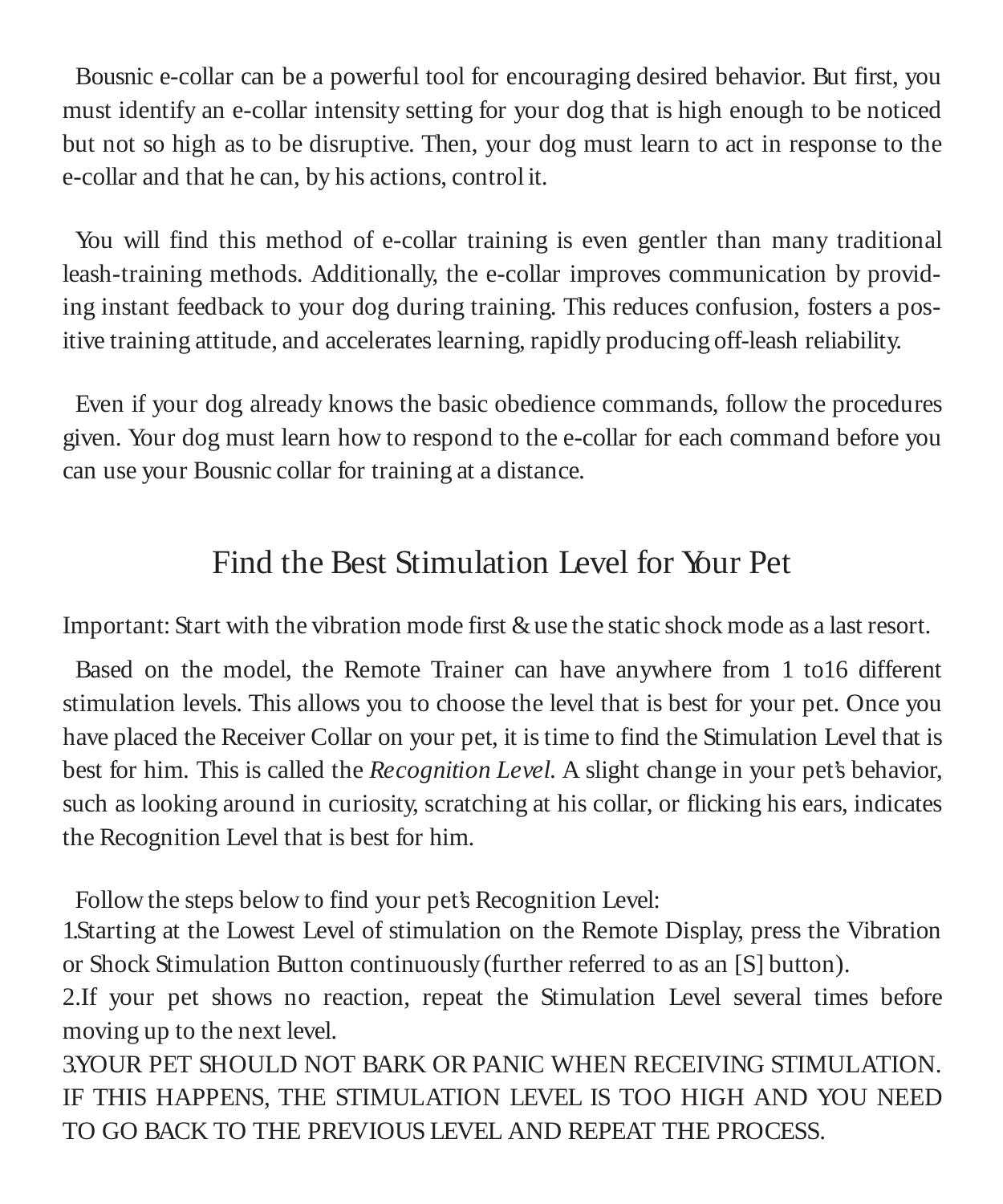<span id="page-4-0"></span>4.Move up through the Stimulation Levels until your pet reliably responds to the stimulation.

5.If your pet continues to show no response at the Highest Level, check the fit of the Receiver Collar. If your pet has long or thick fur, use the longer set of Contact Points. Then go back to step 1 and repeat the process. If this still does not yield any results, your pet's hair will need to be trimmed around the Contact Points.

# Teaching Basic Obedience

### The "Sit" Command

1.Put a separate, non-metallic collar on your pet's neck ABOVE the Receiver Collar, and attach a 10-foot leash. Note: Be sure the extra collar does not put pressure on the Contact Points.

2.Hold the leash and the Remote Transmitter in one hand. Keep your other hand free to guide your pet into a "Sit" position.

3. Press and hold the [S] Button, starting at your pet's Recognition Level.

4. Immediately give the "Sit" command while continuing to hold the [S] Button.

5. Release the [S] Button as soon as your pet is in position, and praise him.

6. Release your pet from the "Sit" command and play.

7. Repeat Steps 2 through 6.



*Note: If your pet breaks the "Sit"command,repeatsteps 3 through 6. Keep your pet close to you while teaching the "Sit"command.*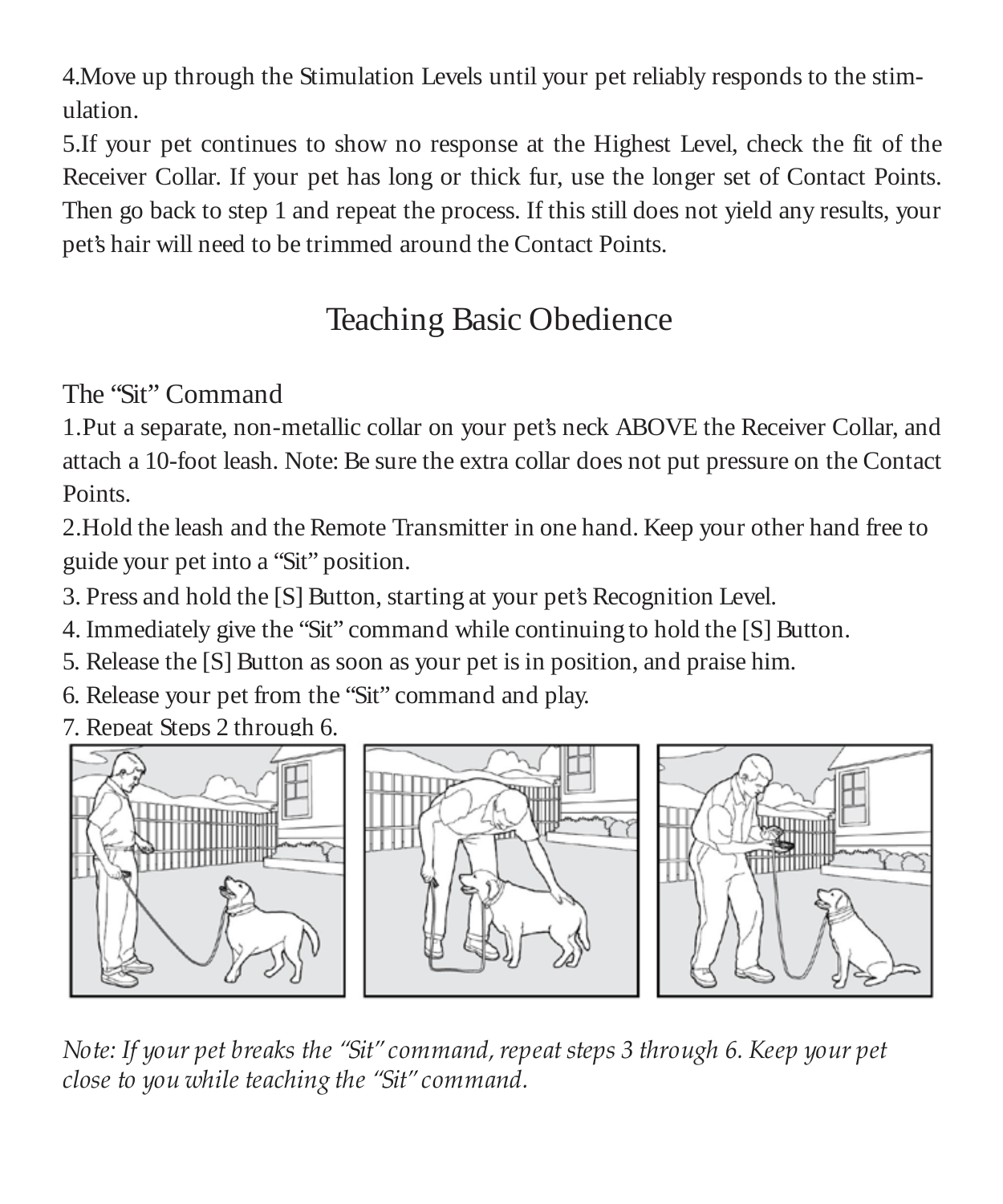<span id="page-5-0"></span>The "Come" Command

1.Put a separate, non-metallic collar on your pet's neck ABOVE the Receiver Collar, and attach a 10-foot leash.

*Note: Be sure the extra collar does not put pressure onthe Contact Points.*

2.Hold your leash in one hand and the Remote Transmitter in the other.

3.Wait for your pet to walk away from you. Using the Recognition Level for your pet, press and hold the [S] Button on your Remote. 4.Immediately give the command "Come"

while continuing to hold the [S] Button.

5.Using the leash, gently guide your pet toward you until he begins to come in your direction.

6.Immediately release the [S] Button as soon as your pet steps towards you, and praise him enthusiastically.

7.Quickly move backwards as your pet beginsto come back to you, praising him the entire time.

8. Praise your pet when he returnsto you.

9. Repeat Steps 3 through 8.

10. Once your pet responds readily to the "Come" command several times, back away from him without giving a command. When your pet turnstoward you, give the "Come" command (WITHOUT STIMULATION) and praise him while you continue to back up. Praise your pet when he returns to you.

11.Use your leash to prevent your pet from running past you. If your pet manages to run past you, repeat Steps 3 through 8.





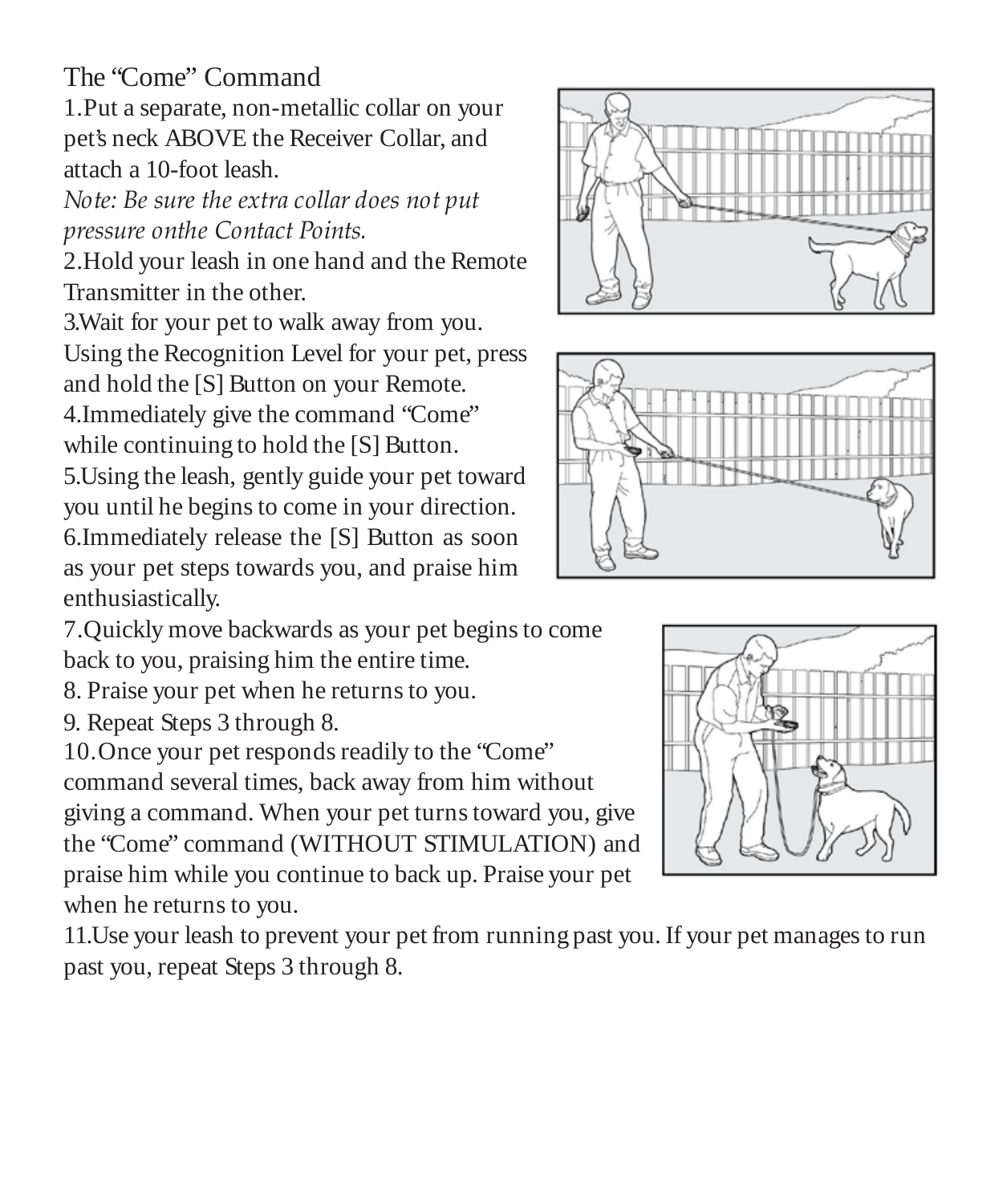<span id="page-6-0"></span>The "Stay" Command

1.Put a separate, non-metallic collar on your pet's neck ABOVE the Receiver Collar, and attach a 10-foot leash. Note: Be sure the extra collar does not put pressure on the Contact Points.

2.Put your pet on his bed or on a cooling mat. Hold your leash in one hand and the Remote Transmitter in the other.

3. Staying within 3 feet, walk the perimeter of the bed. Do not say anything to your pet. 4.If your pet tries to leave the bed, press and hold the [S] Button and give the "Stay" command. Continue to hold the button until your pet is back on his bed.If necessary, use the leash to guide your pet onto his place.

5. Praise your pet when he is back on his bed. You are welcome to use treats.

6.Once your pet has settled for a few seconds, release him and play calmly.

7. Repeat steps 1 through 5.







## Eliminating Unwanted Behavior

#### Jumping Up

Pets typically jump up to get attention. If you do not want your pet to jump on you, then friends or members of the family should not encourage this behavior. That means every time your pet jumps on someone, he should be reprimanded or redirected to an alternate and acceptable behavior, for which he can receive praise.

*Note: It is best if your pet first understandsthe "Sit"command.*

1.Choose your pet's Recognition Level.

2.As soon as your pet lifts his paws off the ground to jump on you, press the [S] Button and give the command "Sit."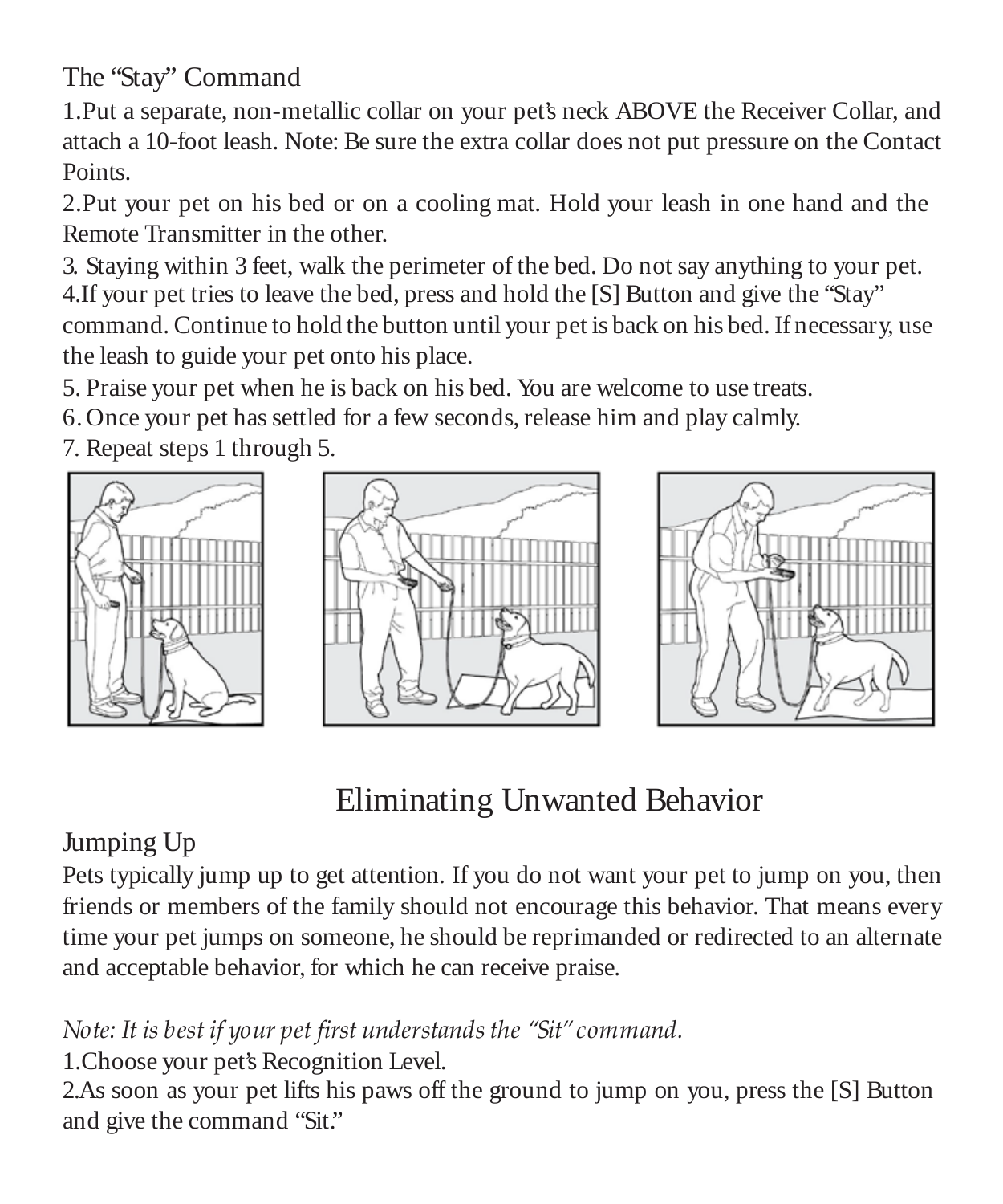<span id="page-7-0"></span>3.Release the [S] Button immediately once your pet is sitting, and verbally praise him.

4.If your pet ignores the stimulation, increase the Intensity Level.

5.Practice this exercise in several different areas and use different people for distractions.



### Digging

It is important to first understand why your pet is digging. Many dogs, such as terriers, were bred to flush out prey, and digging is very natural to them. Other dogs may be digging to find a cool spot to lay down, or simply out of boredom. Your pet may no longer have the desire to dig if he is provided with the following:

- A cool,shaded area in which to lay down, and plenty of water.
- An alternate activity, such as a favorite toy.
- Plenty of play, exercise, and attention.
- A yard free from rodents or prey that your dog may be trying to find.

1.Choose the Intensity Level 1 higher than your pet's Recognition Level.

2.Place the Receiver Collar on your pet and wait at least 10 minutes before placing him in the yard. No other people or pets should be in the yard, as you do not want your pet to associate the stimulation with anything other than his digging. Your pet must be securely fenced in or contained during training.

3.From a window or area where your pet cannot see you, wait until your pet begins to dig.





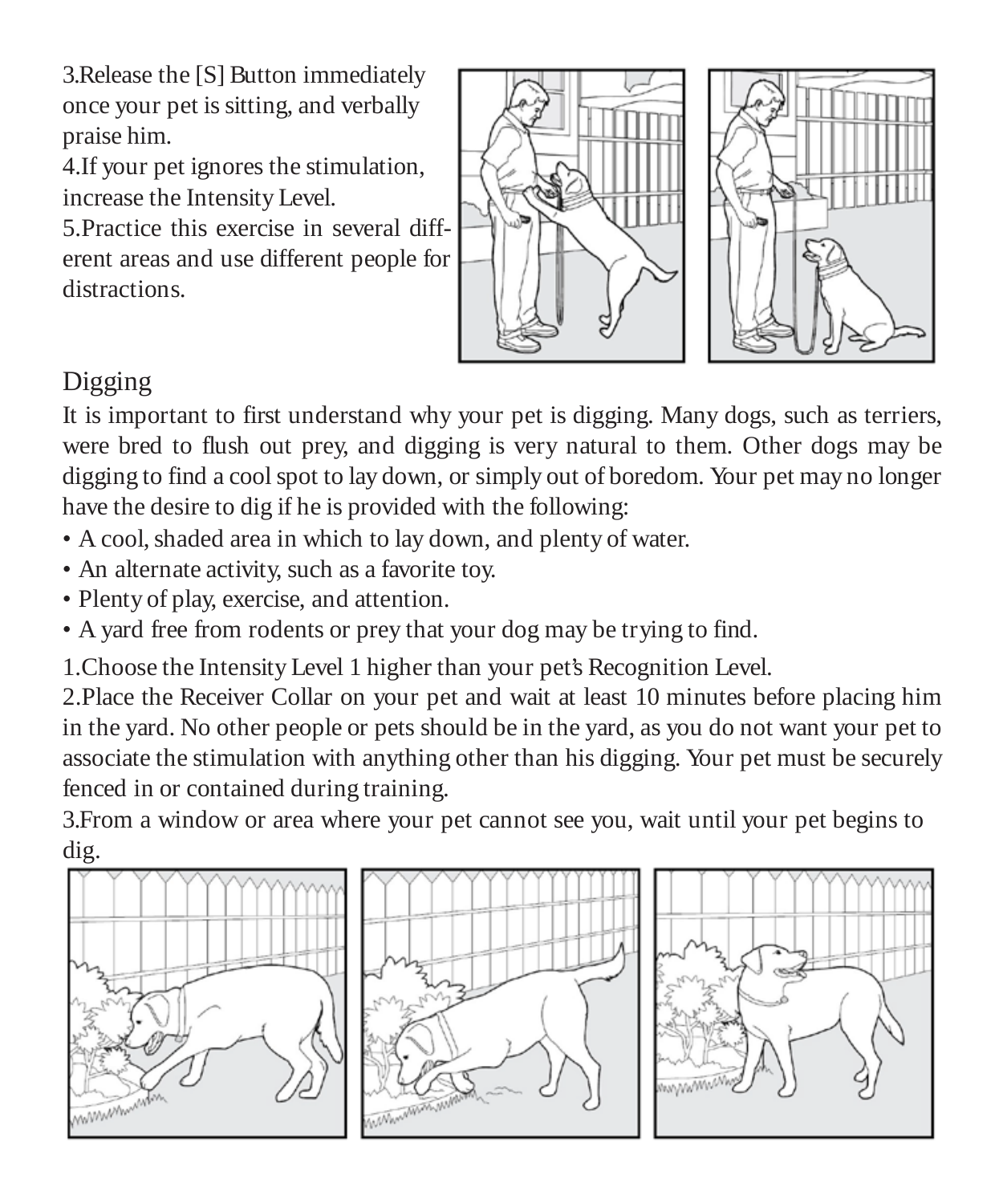<span id="page-8-0"></span>4.While your pet digs, press the [S] Button and release it when he stops digging. Only press the button while your pet is in the act of digging, and do not say anything to him.

5. If your pet ignores the stimulation, increase the Intensity Level.

6. Continue to watch your pet, as he may choose another area to dig.

7.Do not allow your pet in the yard unsupervised until he has completely stopped digging.

#### Chasing

Chasing is an instinctive behavior stimulated by moving objects. Some dogs have a particularly strong desire to chase that can put them in harm's way and leave you helpless. Never allow your dog off the leash or out of a contained area until he has learned the "Come" command, regardless of the distraction. Be consistent and correct your dog every time he chases something.

CAUTION! It is vitally important that you and your dog remain safe while learning during on-leash training. Your dog should be on a strong leash, long enough for him to attempt to chase an object, but short enough for him not to reach a road or other unsafe area. You must also be physically strong to restrain your dog when he tries to chase.

1.If your dog has not learned the "Come" command, keep a leash on him so you can physically stop him before he reaches the object he is chasing.

2. Choose the Intensity Level 1 higher than your dog's Recognition Level.

3.Set up a scenario where your dog is enticed to chase an object. Common items could be cars, motorcycles, bicycles, etc. (do not use toys).

4.When the object passes in front of your dog, make sure to hold the leash with a firm grip. As soon as your dog begins to chase the object, press and hold the [S] Button until he stops.





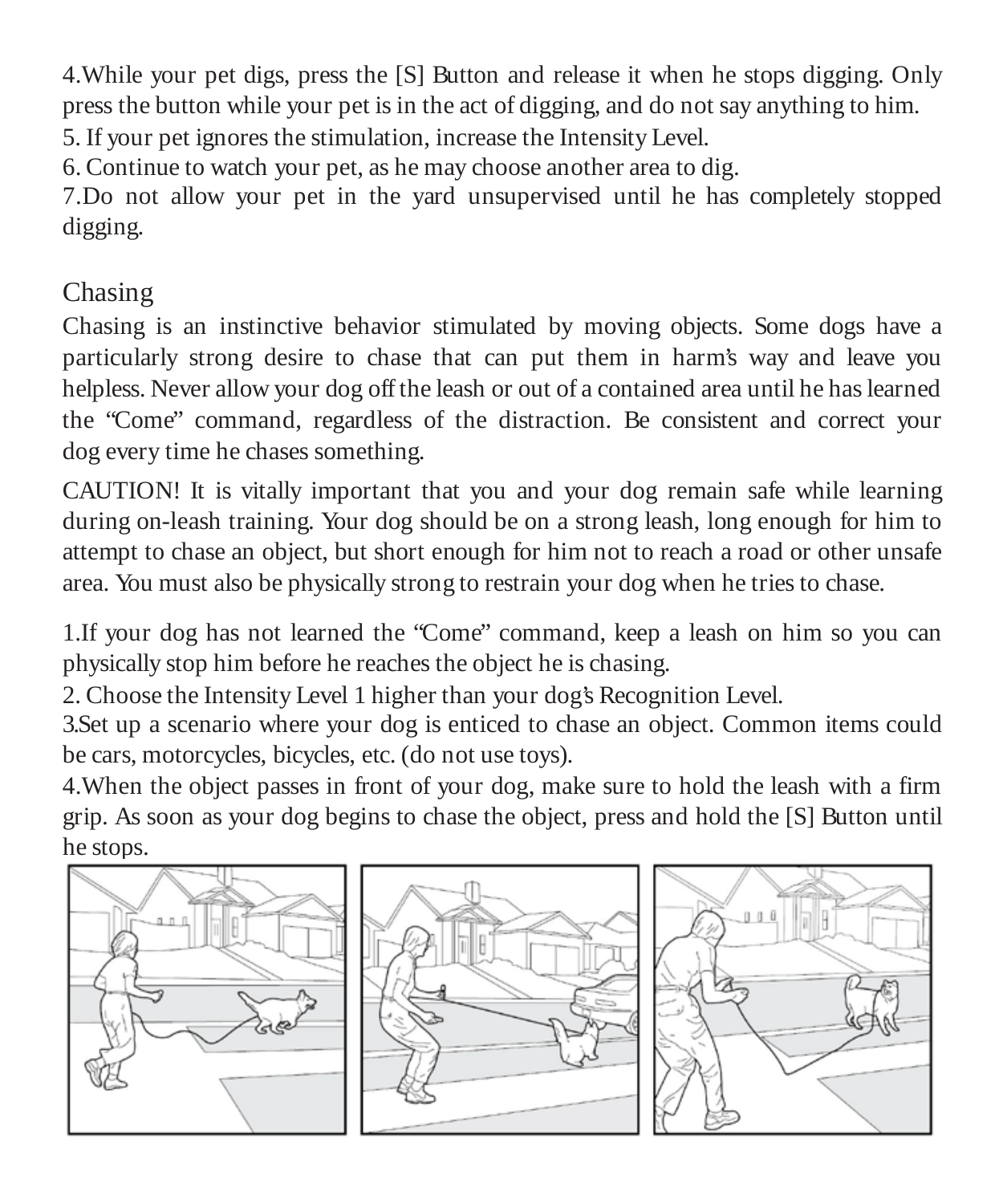<span id="page-9-0"></span>5.When your dog stops chasing the object, immediately release the button, walk backwards and give the "Come" command. Praise your dog as he comes to you.

6. Repeat the process until your dog stops chasing the object.

#### Trash Raiding

The easiest way to prevent trash raiding is to remove garbage and tempting food from your pet's environment. You can use the Remote Trainer to teach your pet to stay away from these items; however, you must be prepared to correct your pet every time he approaches them.

1.Choose the Intensity Level 1 higher than your pet's Recognition Level.

2.Pick a temptation for your pet and position yourself where he cannot see you. 3.While your pet's mouth is touching the temptation, press and hold the [S] Button.





Immediately release the button when your pet leaves the temptation.

4.Do not say anything, as you want your pet to associate the stimulation with his behavior, not you.

5.If your pet does not respond to the stimulation, increase the Intensity Level by 1 and repeat the process.

6. Repeat this process in several different locations with different temptations.

#### General Tips

•Bousnic Dog Training Collar is not design to be worn constantly. We recommend you to limit collar usage just for active Training Sessions. Always take off the collar when you leave your dog unattended.

•Most dogs will feel uncomfortable when wearing collar for the first time. Don't use any commands until your dog has gotten used to the collar which will normally take several days.

•Eliminate one unwanted action or teach one obedience command at a time. If you move to quickly with training, your dog may become confused.

•Be consistent in your training. Give your dog the same stimulation for each unwanted action. We suggest you to use Vibration Stimulation before starting the Static Shock Stimulation. If you follow this training method, your dog will learn that Static Shock Stimulation might come after Vibration. Hence, the Vibration Stimulation alone can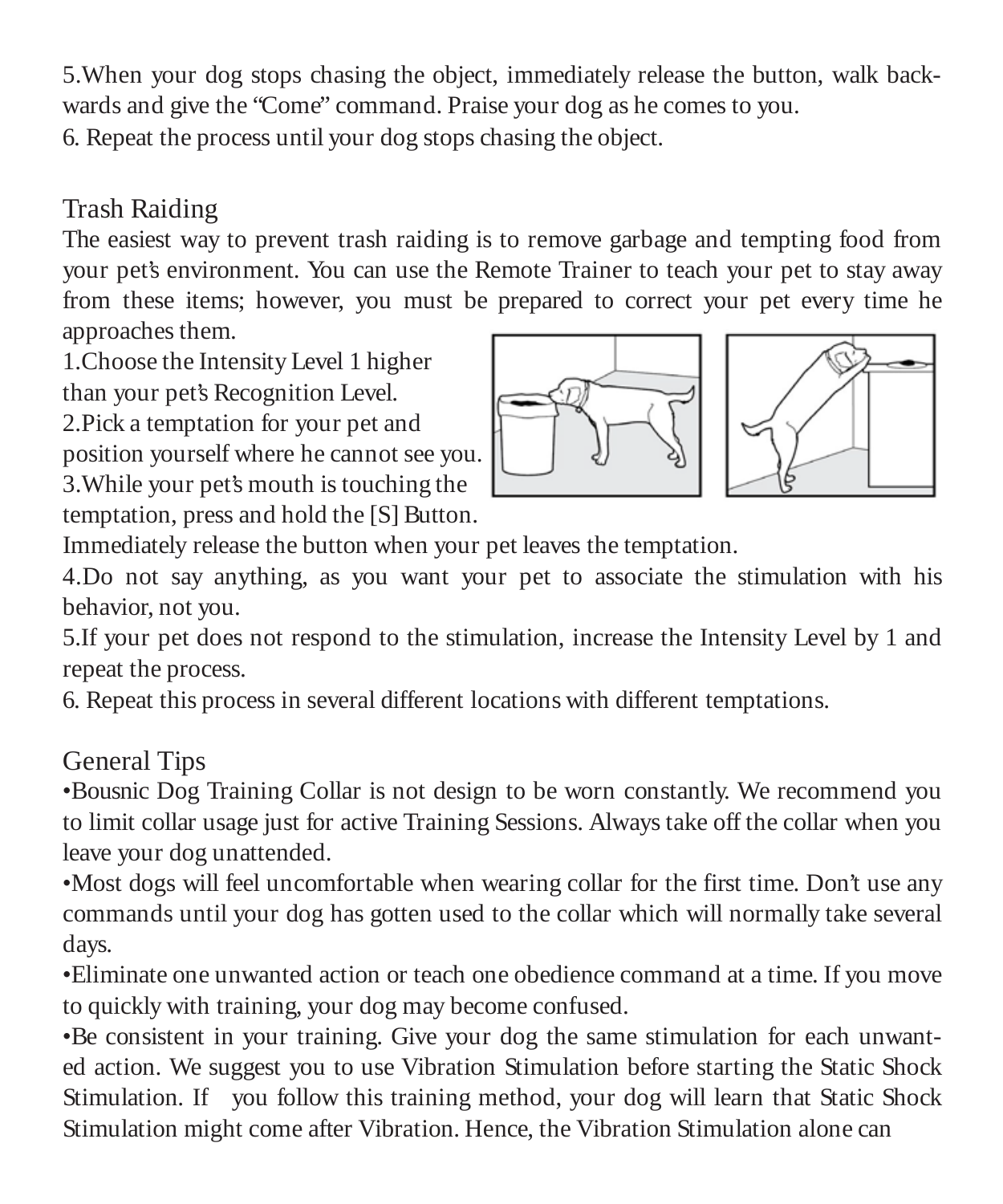effectively cure unwanted behavior of your dog.

•Do not over-correct. Use as few stimulation as possible to train your dog.

•Following a predefined scenario in all Training Sessions can dramatically improve your chances of success.

•Should your dog react to the training by hiding or reacting fearfully, redirect his attention to a simple command such as "Speak" or "Sit" to calm him down. Use treats to help your dog understanding what commands have been done correctly.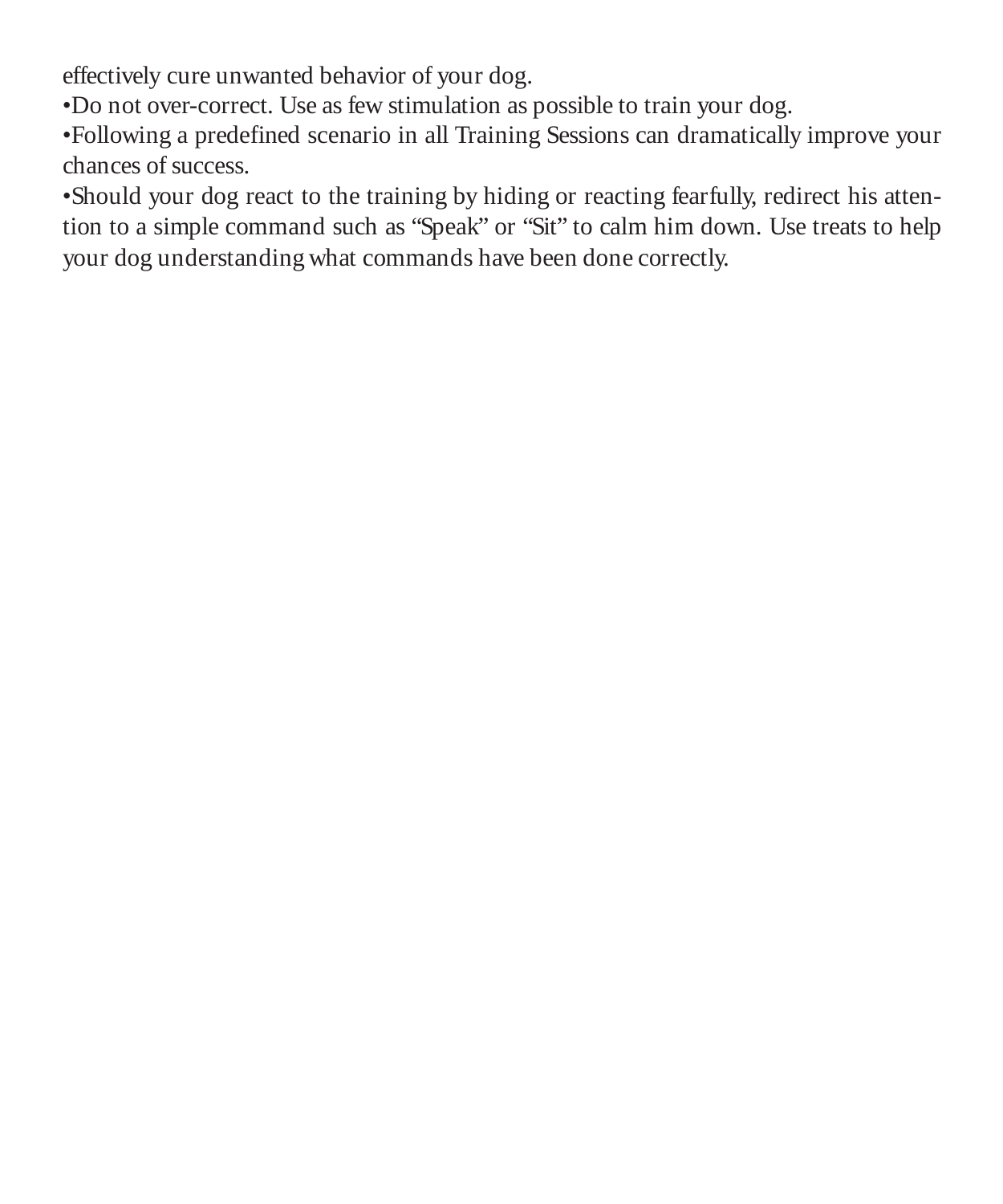### Terms of Use and Limitation of Liability

#### <span id="page-11-0"></span>Terms of Use

This Product is designed to be used with dogs where training is desired. The specific temperament of your dog may not work with the product. We do not recommend you to use this product if your pet is less than 8 lbs or under 6 months old, or if your pet is aggressive. If you are unsure whether this is appropriate for your pet, please consult your veterinarian, or a certified trainer. Proper use includes reviewing the entire User Manual and Dog Training Guide provided with the product. Pay extra attention to all Caution statements.

#### No Unlawful or Prohibited Use

This Product is designed for use with dogs only. Bousnic dog training collar is not intend- ed to harm, injure, or provoke. Using this product in a way that is not intended could result in violation of Federal, State or local laws.

#### Limitation of Liability

In no event shall we be liable for any direct, indirect, punitive, incidental, special or consequential damages, or any damages whatsoever arising out of or connected with the use or misuse of this Product. Buyer assumes all risks and liability from the use of this Product.

#### Modification of Terms and Conditions

We reserve the right to change the terms, conditions and notices under which this Product is offered.